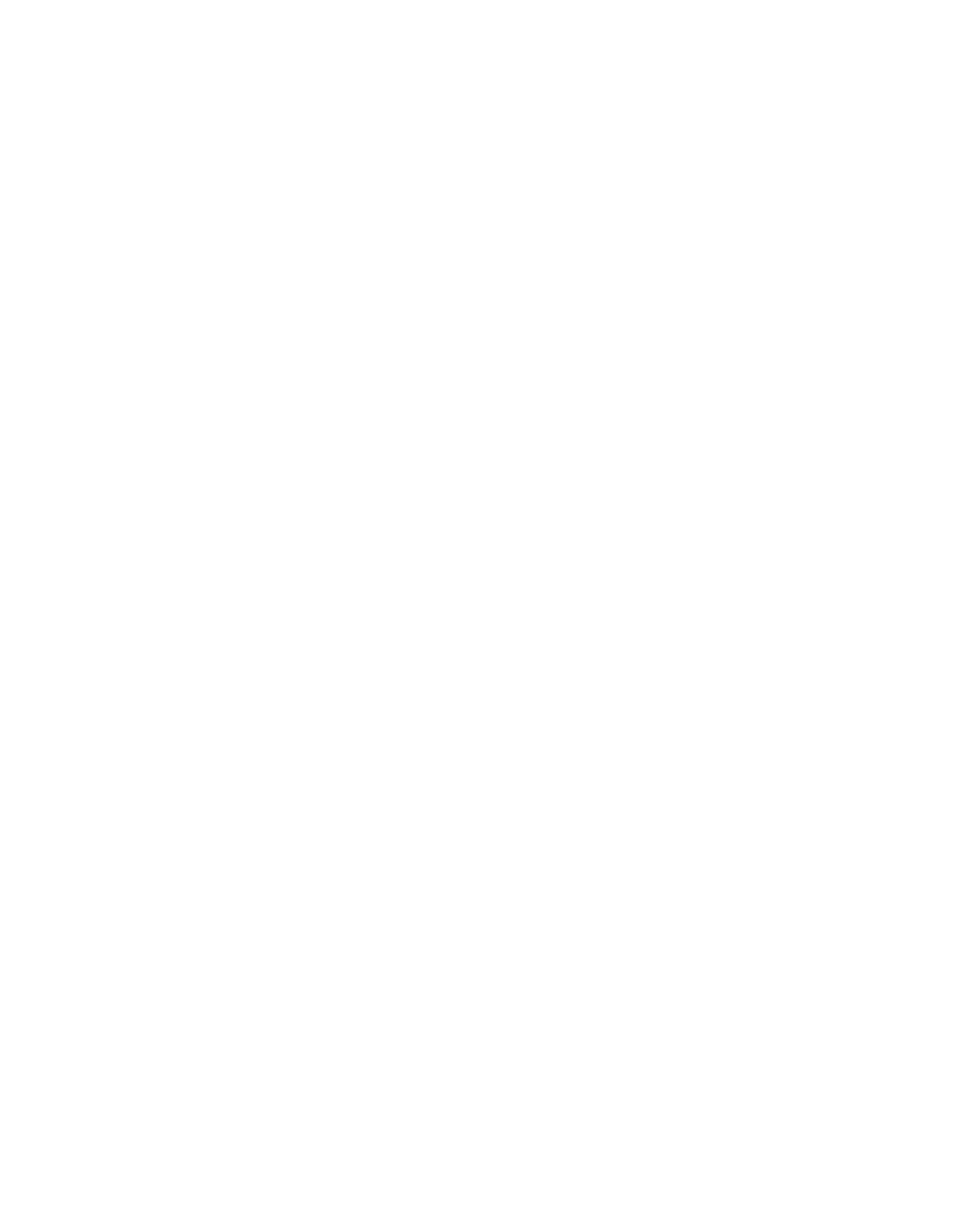### INTERNATIONAL MONETARY FUND AND INTERNATIONAL DEVELOPMENT ASSOCIATION

#### BURKINA FASO

### **Joint Staff Advisory Note on the Poverty Reduction Strategy Paper Annual Progress Report**

Prepared by the Staffs of the International Monetary Fund (IMF) and International Development Association (IDA)

Approved by Thomas Krueger and Tessa van der Willigen (IMF) and Obiageli K. Ezekwesili (IDA)

April 24, 2008

#### **I. OVERVIEW**

1. **This Joint Staff Advisory Note (JSAN) reviews the Third Annual Progress Report (APR) on the implementation of the second Poverty Reduction Strategy Paper (PRSP 2004–06) for Burkina Faso**. The APR covers the implementation of the PRSP Priority Action Plan in 2006. The government has decided to maintain the current strategy until 2010, but will update the Priority Action Program of the PRSP every year. Burkina Faso has a good track record in preparing APRs early in the year to allow for full integration of the results of the PRSP annual review meeting into the budget cycle. A draft APR for 2006 was presented in early April 2007 and the main findings and recommendations were taken into consideration in the Pre-Budget Statement for 2008, which outlines priority areas for budget allocations. The final version of the APR was made available in July 2007.

#### 2. **Burkina Faso's Poverty Reduction Strategy has four strategic objectives**:

(i) accelerated and shared growth; (ii) improved access to basic social services; (iii) increased employment opportunities and income generating activities; and (iv) promotion of good governance. Staffs note that the APR is comprehensive and well-prepared and agree with the broad thrust of its analysis of recent macroeconomic policy developments and scenarios, and economic and social challenges. The measures and priority actions listed in the APR are broadly consistent with the framework presented in last year's APR, with the framework underlying the PRGF arrangement, and recommendations of the previous JSAN.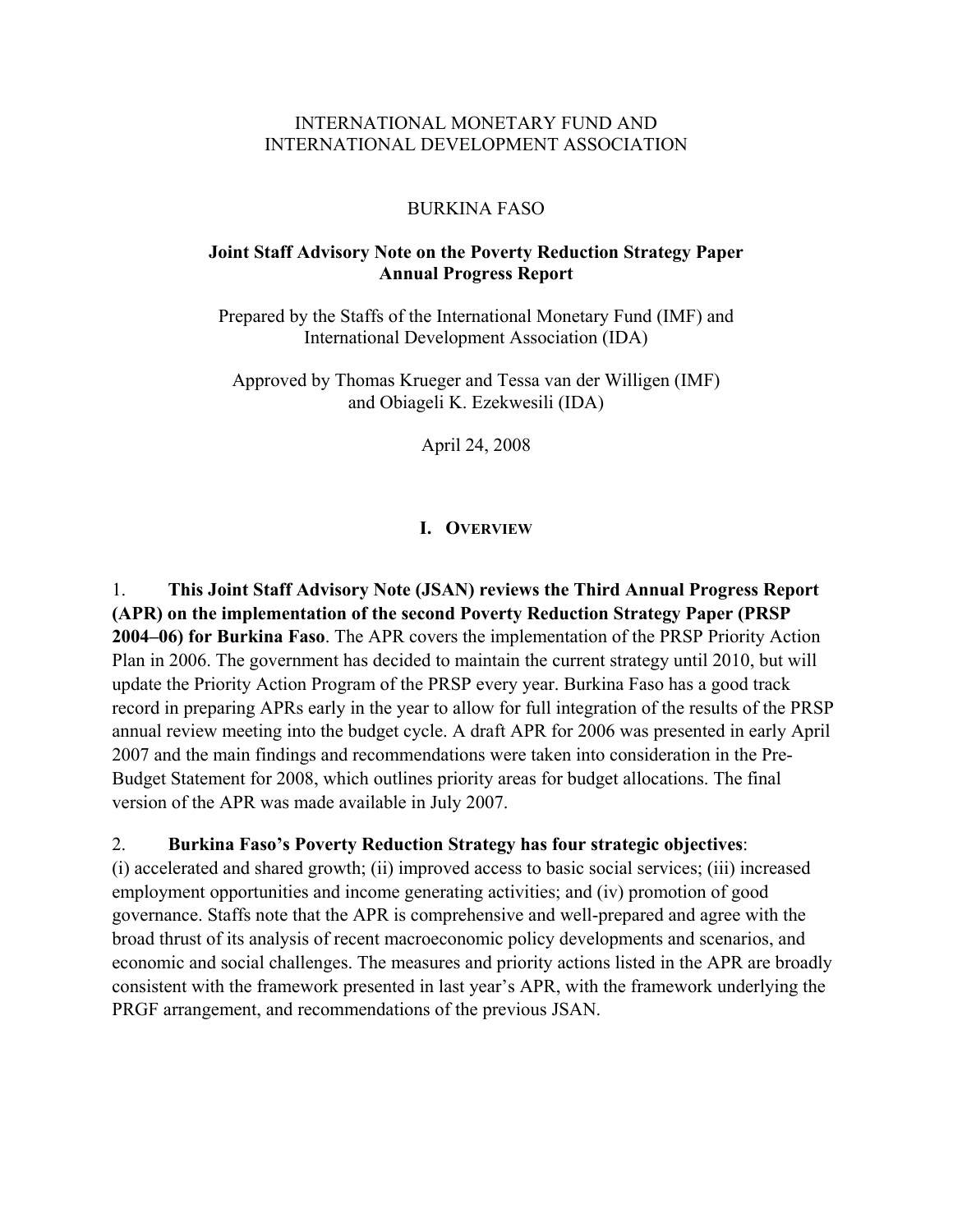3. **This JSAN provides feedback from the staffs of IDA and the IMF on the APR**. It presents staffs' views on priority areas for strengthening the PRSP Priority Action Program during its implementation. In particular, it comments on: (a) implementation of the PRSP strategic objectives; and (b) the strategy's monitoring and evaluation framework, and risks.

### **II. IMPLEMENTATION OF THE PRS STRATEGIC OBJECTIVES**

### **A. Strategic Objective 1: Accelerated and Shared Growth**

4. **The APR notes a decreasing trend in poverty but raises concerns about inequality trends**. As discussed in the APR and based on the Poverty Analysis Macro Simulator (PAMS), the poverty headcount is estimated to have decreased from 46.4 percent in 2003 to 40.8 percent in 2006. This trend is consistent with the sustained economic growth observed over the period 2000–06. If this trend is maintained, the country could reach the millennium development goal to halve poverty by 2015. However, the analysis also points to continued high inequality, the causes of which are not discussed in the APR. The staffs urge the authorities to identify the factors underlying continuing inequality and analyze the policy changes needed to reverse this trend in the next APR. Also, a recent study based on the 2003, 2005 and 2007 household surveys contrasts the progress in poverty reduction with the persistent vulnerability of many households to adverse climatic and price shocks, particularly when they derive a substantial part of their livelihood from rain-fed agriculture. The staffs recommend that the authorities examine household vulnerability more closely and address it in the country's PRS.

5. **The APR adequately describes macroeconomic developments in 2006 based on information available at the time**. Despite a difficult external environment (appreciation of the Euro, to which the CFAF is pegged, relative to the dollar and the increase in oil prices), the government was able to preserve macroeconomic stability. Real GDP growth stood at 5.5 percent and average inflation declined to 2.4 percent. The overall fiscal balance met earlier projections despite low revenue performance. The trade balance improved in 2006 compared with 2005 largely due to an increase in exports  $(24.5 \text{ percent})$ .

6. **The APR also points out the weak absorptive capacity of the budget** and, notably, externally financed projects with an execution rate of 62 percent. However, it does not analyze the causes of poor performance and the measures envisioned to address them. Furthermore, information on budget allocations and execution is very limited. The APR indicates that a large share of the discretionary budget is devoted to health and primary education but does not provide detailed data. Given an execution rate of 89 percent for the domestically financed budget, staffs recommend that information on the composition of the executed budget figure in APRs. Staffs also recommend that concrete actions be identified to fully align foreign financed projects with PRSP priorities. In 2007, the government benefited from a technical assistance mission from the IMF which made recommendations to improve and implement the functional budget classification of expenditure. The staffs stress the need for rapid progress in this area in order to better align budget allocations with PRSP priorities.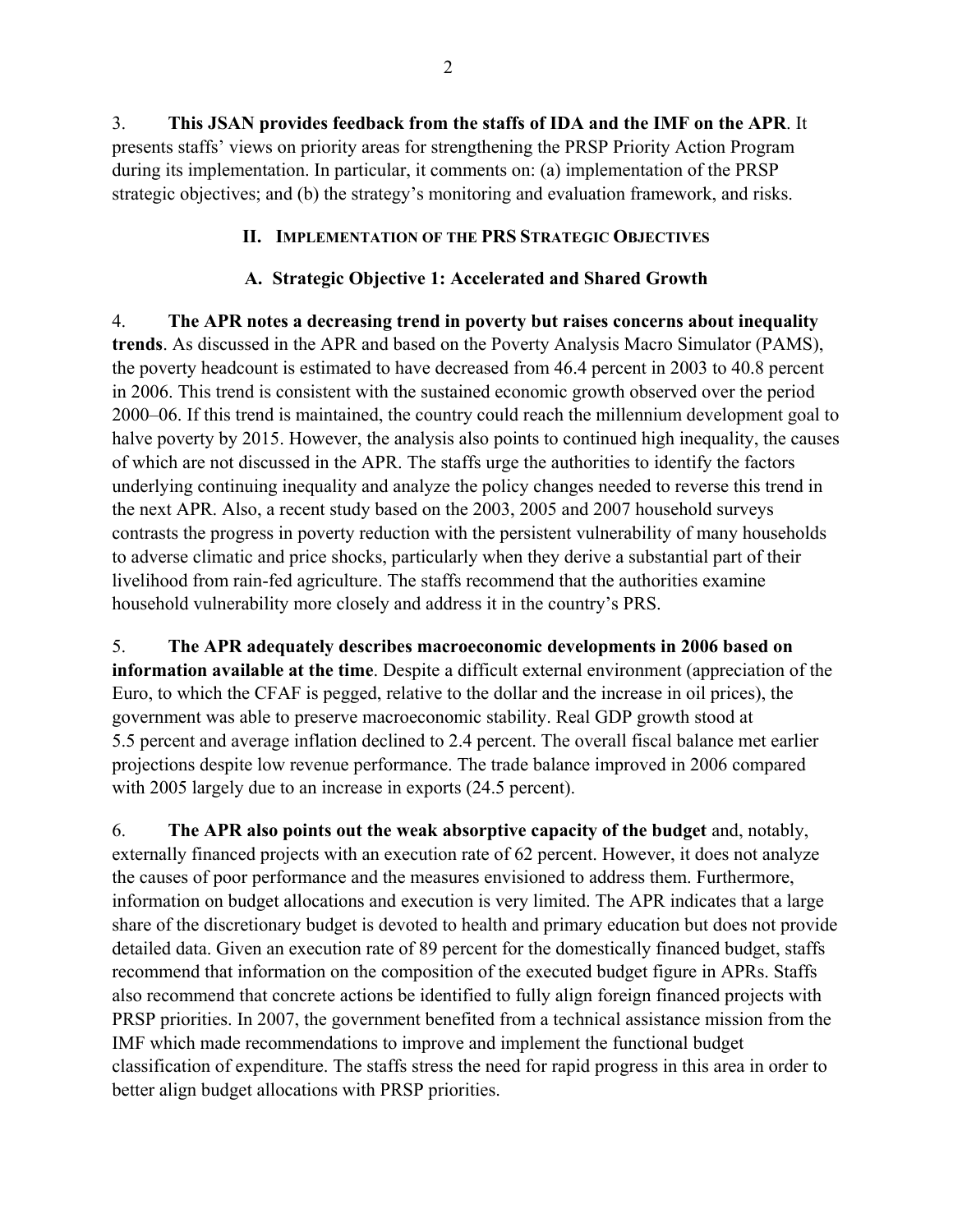7. **The APR points to an increase in the budget deficit** (from 8.6 percent of GDP in 2005 to 9.8 percent in 2006) as a result of a more rapid increase in expenditures (16.4 percent) than revenue (9.8 percent). It describes ongoing reforms to improve revenue collection in the section on economic governance. Nevertheless, the staffs stress the need to pursue revenue collection efforts and improve expenditure management. These efforts are critical for sustained pro-poor spending.

8. **The staffs stress that it is critical that the next APR provide an update of the macroeconomic policy framework for the coming years and explicitly discuss the risks to the medium-term outlook**. A comprehensive forward-looking macroeconomic framework and a full discussion of macroeconomic policies should be a crucial part of the APR. The staffs also recommend that APR elaborate on the macroeconomic challenges and risks, which include the domestic revenue effort, the cotton sector, the external environment (exchange rate appreciation and further increase in world oil prices) and weather related vulnerabilities. Since the preparation of this APR, the macroeconomic environment has become more difficult. Low international cotton prices, the continued appreciation of the Euro and CFA franc, and high oil and food prices pose severe challenges. Food prices are likely to increase substantially through 2008, driving annual inflation above the UEMOA average and real GDP growth is expected to remain below trend. The staffs recommend that the PRS include alternative macroeconomic scenarios reflecting different growth and export assumptions.

9. **Staffs encourage the government to continue, as envisaged, the implementation of the public finance strengthening strategy to sustain macroeconomic stability and create space for an increase in pro-poor spending**. In addition to improving revenue mobilization through better tax and customs administration, the APR notes the need to strengthen expenditure management and efficiency (especially by implementing the ongoing public procurement reform), securing external finance in the form of grants or concessional loans, and maintaining a disciplined and prudent borrowing policy fully consistent with debt sustainability, including the strengthening of debt management capacity. These efforts would improve the efficiency of public resource use and accountability in public finance management which would increase donors' reliance on the country's systems and increase the country's absorptive capacity.

10. **The APR highlights the difficulties that recently affected the cotton sector and presents envisioned actions to address them, but these actions focus on solving short term financial concerns**. The financial crisis in the cotton sector was caused by several factors, notably: (i) poor weather conditions in 2007; (ii) a pricing mechanism until 2006 which shielded farmers from declining international cotton prices; (iii) the appreciation of the Euro and the CFAF against the dollar and a reduction in the world cotton price in Euro terms from 1999– 2006; (iv) poor performance of the ginning companies; and (v) a low cotton yield per hectare. The APR discusses the actions taken by actors in the sector (the government, ginning companies, producers and commercial banks) to address the crisis, including a recapitalization of the ginning companies and the adoption of a new producer price setting mechanism. However, the next APR would benefit from a discussion of the remaining measures to put the cotton sector on a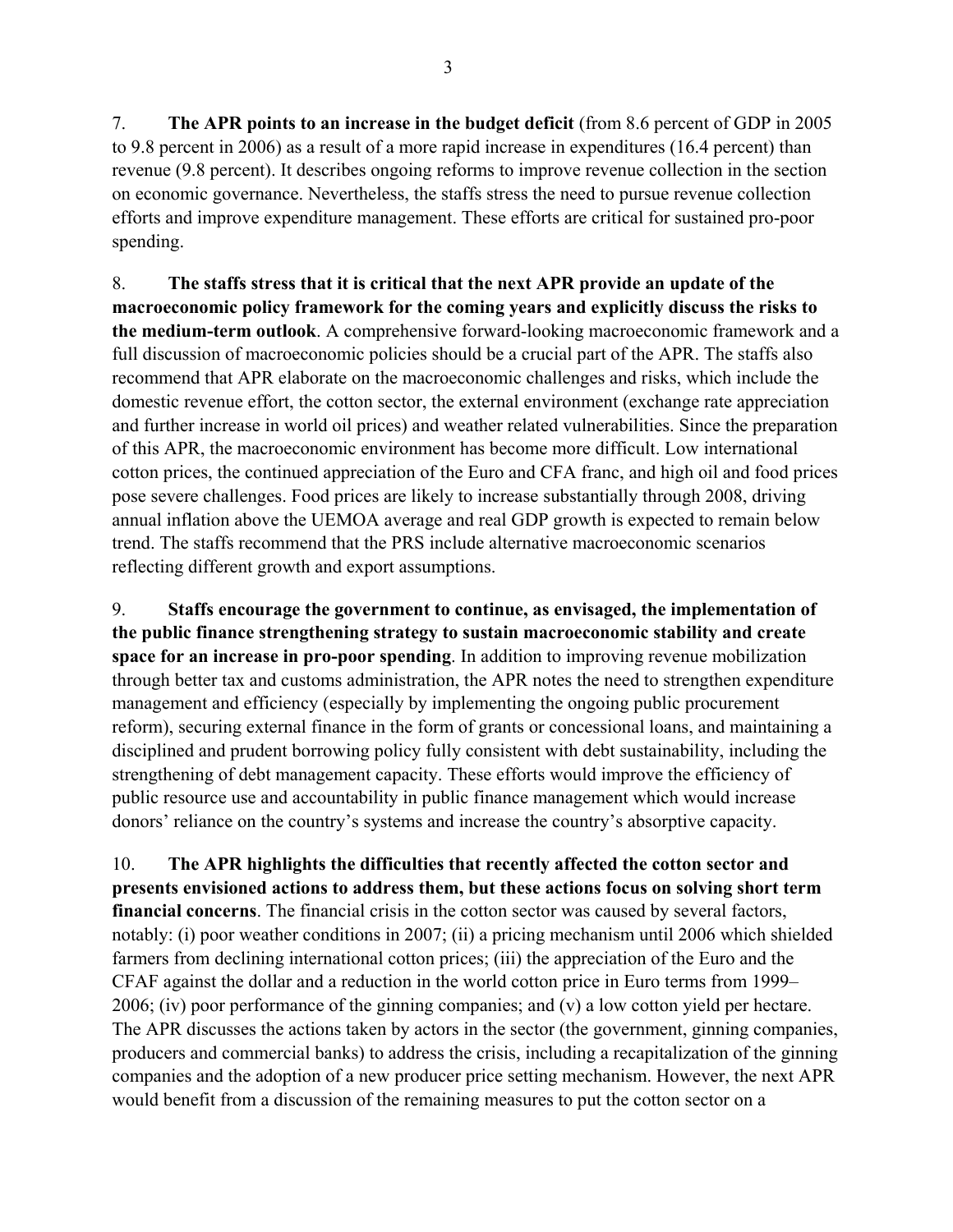sustainable footing, including measures to enhance productivity, design and implement safety net programs, and diversify the economy and enhance exports.

11. **The APR details ongoing actions in various sectors** including mining, industry, commerce, craft and tourism. Future APRs would benefit from providing data on the respective contribution of these sectors to value added and employment, discussing developments in the exports sectors other than cotton and presenting an account of the implementation of the recent Diagnostic Trade Integration Study (DTIS) action plan.

12. **The APR notes that Burkina Faso continues to implement reforms to develop the private sector**, including by improving business registration, strengthening land property and establishing commercial courts that contribute to improving the business environment. In addition, the government has recently implemented reforms that improve contract enforcement and property registration and also reduce the time for business creation. Staffs recommend that the government pursue these efforts by implementing a broader agenda to improve the investment climate as suggested in the Investment Climate Assessment (ICA) carried out by the World Bank in  $2006$ .<sup>[1](#page-5-0)</sup> Such reforms include the fight against corruption, and efforts to further enhance the business regulatory framework, improve infrastructure (especially electricity supply for firms, road maintenance and telecommunication services) and enhance the functioning of factor markets (labor and financial services).

13. With respect to **infrastructure**, achievements in 2006 included the adoption of the Information and Communication Technologies (ICT) promotion policy and sectoral strategy document. In **energy**, the APR notes that the government continued to provide subsidies to the state-owned electricity company (SONABEL) for fuel oil and DDO fuel in order to reduce electricity generation costs. The opportunity cost of such subsidies is high for a country like Burkina Faso which has limited resources available to finance its ambitious poverty reduction program. Staffs urge the authorities to accelerate the implementation of ongoing reforms and investments in the sector; these are needed to lower high electricity costs and progressively remove subsidies. In the meantime, staffs recommend that measures be taken to reduce the losses in electricity generation as recommended by the ICA.

14. **With respect to export diversification, the adoption of an export promotion strategy was delayed**. Staffs encourage the authorities to accelerate the preparation of a national export strategy, including through the findings of the DTIS and the forthcoming Country Economic Memorandum (CEM). In particular, the DTIS identifies several measures to improve the prospects for export diversification beyond cotton to products such as mangoes, onions, cattle and meat, sesame, gold, and craft products.

 $\overline{a}$ 

<span id="page-5-0"></span><sup>&</sup>lt;sup>1</sup> World Bank, Burkina Faso: An Assessment of the Investment Climate, June 2006.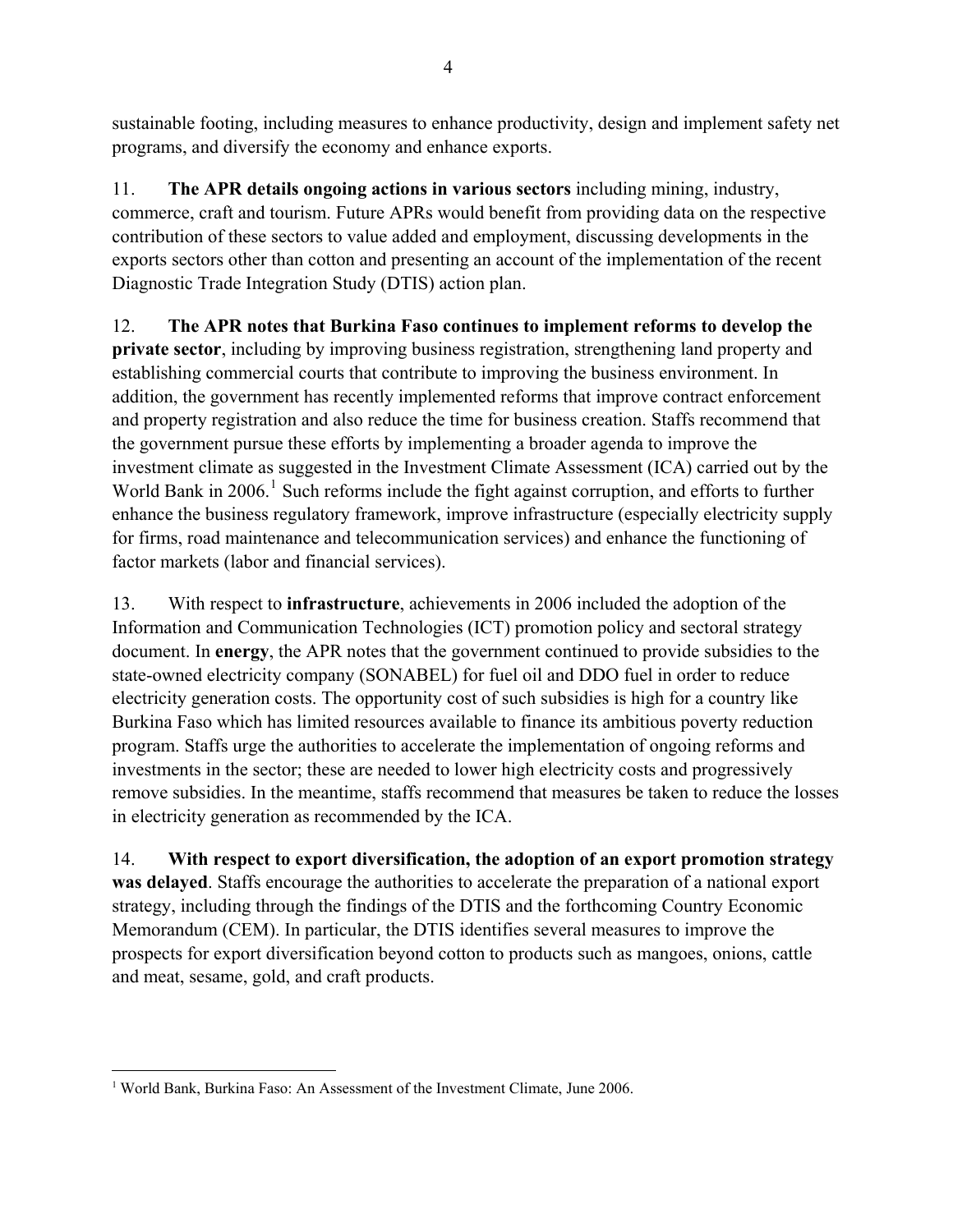### **B. Strategic Objective 2: Improved Access to Basic Social Services**

15. **The APR notes that the actions implemented by the government in 2006 led to significant progress in improving access to education, although its quality remains a concern**. The gross enrollment rate in primary education increased by almost 6 percentage points in 2006 (from 60.7 percent in 2005 to 66.6 percent in 2006), though important disparities still exist among regions. In accordance with the recommendations made in the previous JSAN to improve sector planning and budget allocation, efforts to integrate primary and secondary education have resulted in the adoption of a consolidated medium-term expenditure framework (MTEF) for the sector as a whole. However, several issues of concern remain, including the relatively high unit cost of school construction, the low level of teaching hours (teaching hours average 640 hours/year compared to 900 hours for sub-Saharan Africa) and the decentralization implementation. Staffs encourage the authorities to: (i) implement measures to lower unit costs; (ii) increase teaching hours to improve education outcome (adopting a flexible teaching schedule for children living in rural areas could be considered among the various possible options); (iii) accelerate the implementation of the decentralization law in the sector; and (iv) implement an initiative to introduce teaching in local languages as a medium for improving learning capabilities.

16. **The APR adequately presents developments in the health sector**. Progress achieved includes: (i) the construction of health facilities; (ii) recruitment of 1,038 health staff; (iii) implementation of a vaccination program (PEV); (iv) implementation of an effective distribution system of essential drugs; and (v) prevention of HIV which has led to a reduction in mother to child transmission. However, the APR also presents worrisome indicators despite improving trends for some. These include: (i) insufficient coverage with regard to facilities and staff; (ii) insufficient financing of key programs to combat malaria and HIV; and (iii) persistent high rates of unassisted deliveries and malnutrition. These indicators call for greater efforts to increase health spending. The government may also need to consider a progressive implementation of decentralization in the health sector as part of the solution. The staffs also recommend that future APRs include an account of progress in the implementation of decentralization in the health sector.

17. **The APR mentions the efforts undertaken by the government to improve planning in the water and sanitation sector** including the adoption of a national program for water and sanitation (PN-AEPA) and the development of public-private partnerships (PPP) between the communities and the local private sector. However, the APR also points to important disparities in access to safe drinking water among regions. The staffs recommend that the government increase efforts to achieve a more equitable distribution of the water provision system throughout the country. The APR notes the lack of human resources as the main constraint to improving the implementation of sanitation programs. The staffs recommend that the authorities implement existing sanitation action plans for four cities and develop action plans for the remaining cities.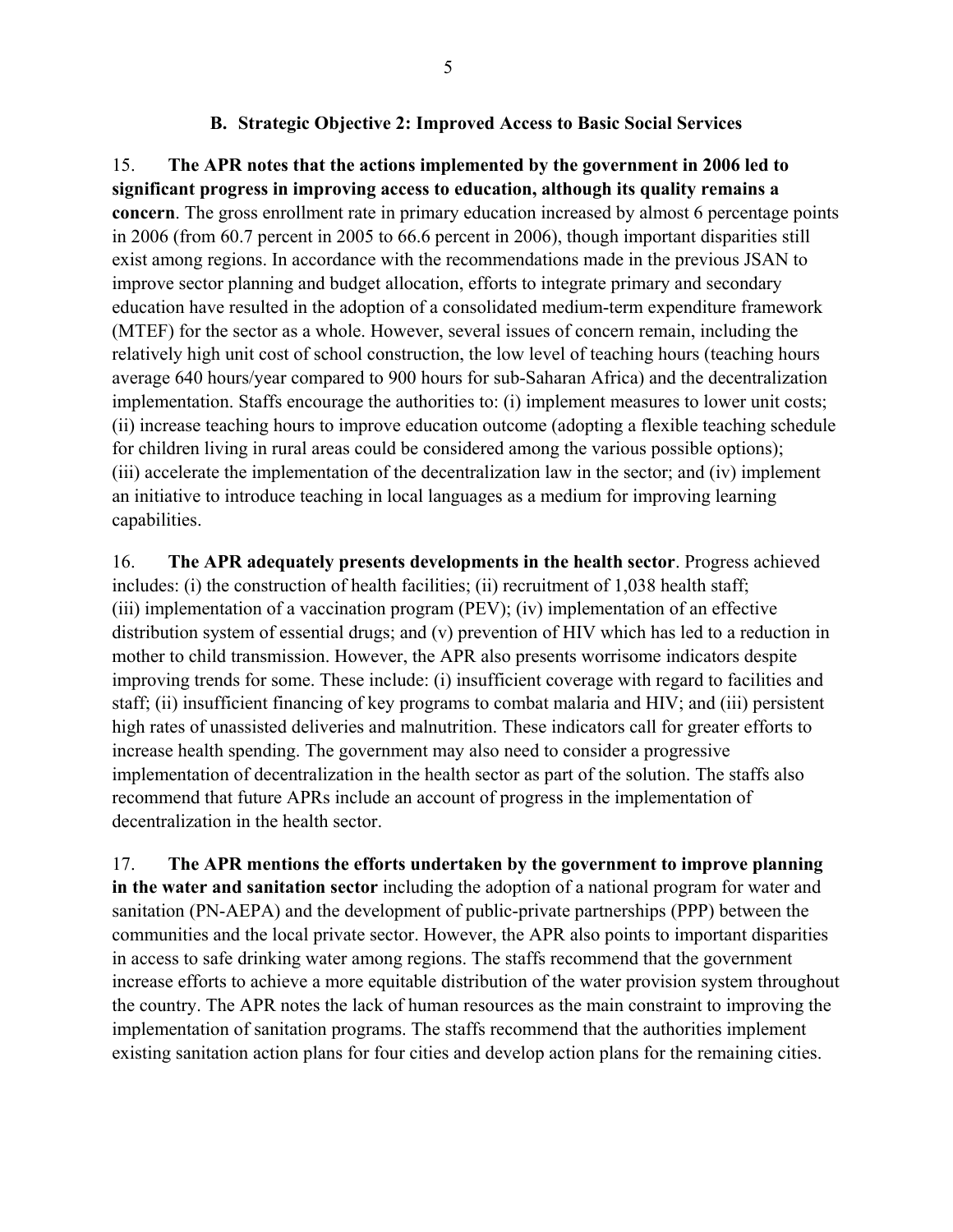18. **Gender**. The APR notes that the action plan for the 2006–10 national policy for the promotion of women was adopted and disseminated in 2006. Also, several related activities were carried out in 2006 including: (i) sensitizing about 7,000 people on the respect of basic rights for women and girls', on the Personal and Family Code (CPF), and on violence against women; and (ii) implementing activities to provide women with appropriate production technologies. Going forward, the staffs recommend that the national gender policy be adopted together with its action plan and implemented.

## **C. Strategic Object 3: Increasing Employment and Income Generating Activities**

19. **The APR notes that the government's efforts to support income-generating activities and employment opportunities in rural areas** have focused on: (i) reducing vulnerability of agricultural activities; (ii) improving security in land access; (iii) intensifying and diversifying agricultural, animal, forest, fauna and fishing products; (iv) providing support to producers' organizations and improving women's participation in economic activities; (iv) promoting employment for youth through vocational training; (v) improving accessibility to rural areas and markets through rural roads; and (vi) the development of small irrigation, and financial support to animal husbandry micro-projects. In addition, the APR notes that the multi-purpose technology program (*Plateformes multifonctionnelles*) which started in January 2005 has had tangible results. Given the impact of this program on rural poverty, the staffs recommend that the government expand the program throughout the country.

# **D. Strategic Object 4: Promoting Good Governance**

20. **The APR notes that progress achieved in 2006 in the area of governance** included: (i) the adoption and implementation of the action plan on the national good governance policy (PA/PNBG) and the launching of activities of the good governance permanent secretariat; (ii) the launching of the African Peer Review Mechanism (MAEP) whose objective is to encourage mutual self-evaluation, monitoring and learning; (iii) continuing implementation of the justice sector reform action plan; (iv) the adoption of a sector strategy for strengthening public finances (SRFP); (v) the adoption of an action plan based on the Country Procurement Assessment Review (CPAR) and carried out with the support of the World Bank and the AfDB; and (vi) the adoption in May 2006 of a national anti-corruption policy.

21. Despite the achievements mentioned above, several diagnoses conducted in the past two years<sup>[2](#page-7-0)</sup> show that major governance challenges remain in Burkina Faso. These include (i) increasing access to justice and improving timeliness of judicial decisions; (ii) strengthening human rights; (iii) fighting effectively against corruption in revenue mobilization;

<span id="page-7-0"></span> $\overline{a}$ <sup>2</sup> Country Procurement Assessment Review (Deuxième génération – Rapport analytique sur le système de passation des marchés publics au Burkina Faso, Volume 1. Septembre 2005); Public Expenditure and Financial Accountability (Mesure de la performance de la gestion des finances publiques au Burkina Faso selon la méthodologie PEFA, Rapport final, Avril 2007). Lienert (I.) et al. Burkina Faso: Amélioration de la Gestion Budgétaire. Juillet 2007, FMI.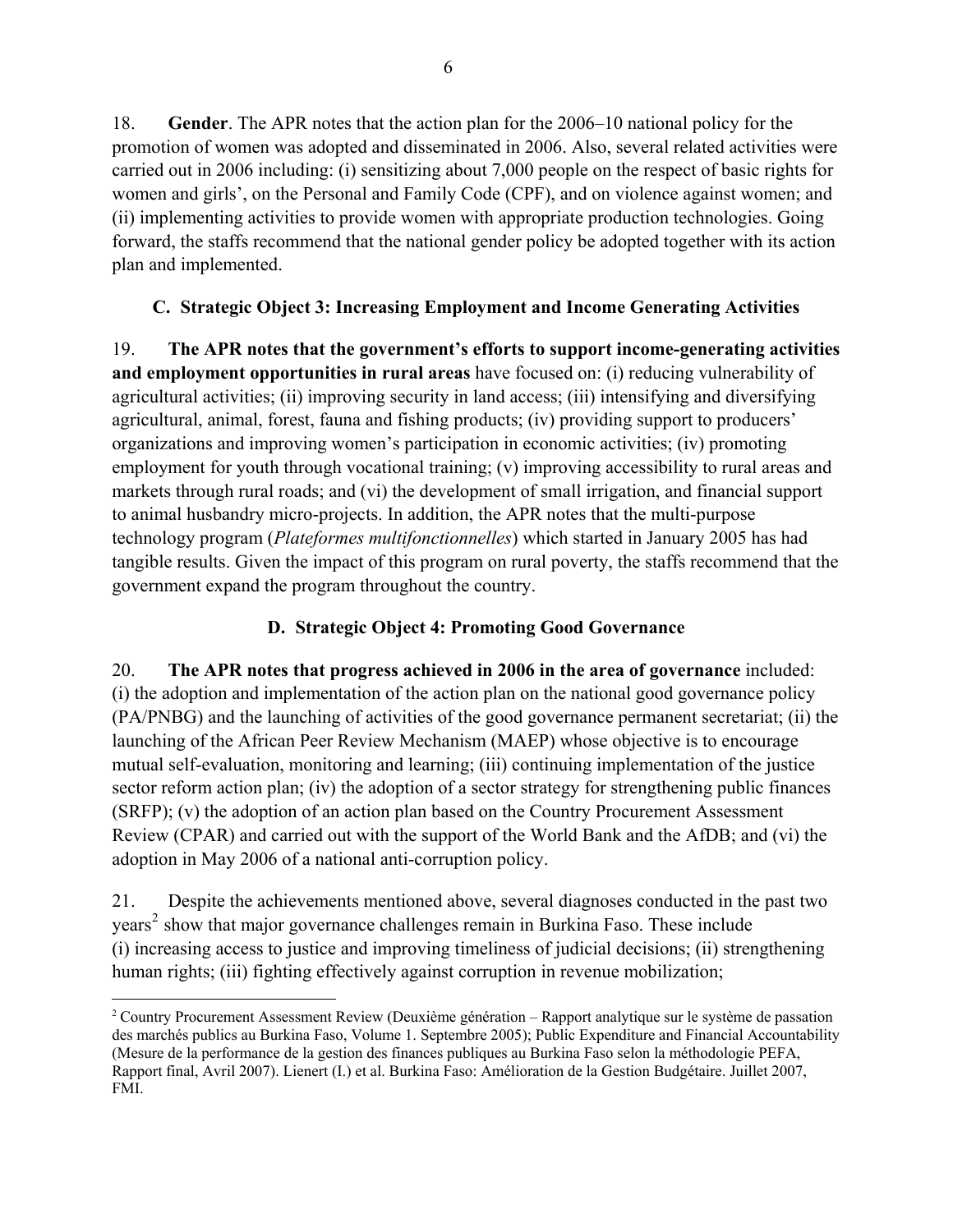(iv) establishing effective public finance control and procurement systems; and (v) improving poverty spending tracking. In 2007, the Government committed to step up efforts to improve governance and transparency and created an independent audit institution (*Autorité Supérieure du Contrôle d'Etat*, ASCE). The staffs encourage the authorities to clearly establish the roles and responsibilities of various control institutions of the State and to adequately fund the ASCE to help it achieve its mandate. More generally, the staffs recommend that the authorities accelerate the implementation of the justice sector reform action plan and implement the Country Procurement Assessment Review (CPAR)'s and the public finance sector's strategic action plans.

# 22. **The APR notes that the government pursued the implementation of the**

**decentralization law in 2006** with: (i) the setting up of 302 rural communities; (ii) the implementation of training sessions on issues such as the organization and operations of town councils, development and implementation of local budgets, the holding of municipal registries of births, marriages and deaths; (iii) the adoption of a decree to transfer responsibilities to urban communities; and (iv) the adoption of a decree defining regional or local authorities' financial and accounting systems.

23. **In implementing the decentralization policy**, two issues critical to improved service delivery and poverty reduction remain: (i) the issue of adequate financial transfers to the local level and rationalization of administrative structures in light of the new institutional structure of the state, and (ii) the issue of the implementation of modern management tools in the civil service (including performance evaluation on the basis of "mission letters" and work programs). Staffs look forward to a discussion of progress on these issues in future APRs.

## **III. MONITORING AND EVALUATION AND RISKS**

24. Staffs consider that the new institutional setup presented in the APR seems well designed for a sound and effective results-based monitoring and evaluation (M&E) system. However, the challenge is to ensure that the thematic and sectoral commissions operate effectively. The M&E system includes three levels: (i) the government (*Conseil des Ministres*), which approves the PRSP and APRs; (ii) a national steering Committee (*Comité national de pilotage*) which includes representatives of donors and civil society which propose implementation mechanisms; and (iii) eight thematic and sectoral commissions responsible for designing sector policies and programs and for reporting on achieved progress. The major difficulties encountered by these commissions include: (i) the lack of timely data in some sectors; (ii) limited analytical tools and skilled staff – e.g., there are no indicators to track justice decisions; (iii) insufficient or inexistent operating budget for all the commissions; and (iv) lack of a work program. In addition, monitoring and evaluation activities are constrained by the high degree of mobility of staff within the administration and weak capacity in regional directorates of the Ministry of Economy and Finance which are responsible for coordinating monitoring and evaluation activities at the local level. Another weakness is the existence of parallel sectoral M&E systems which are not integrated into the PRSP M&E system. To address these challenges, staffs recommend that the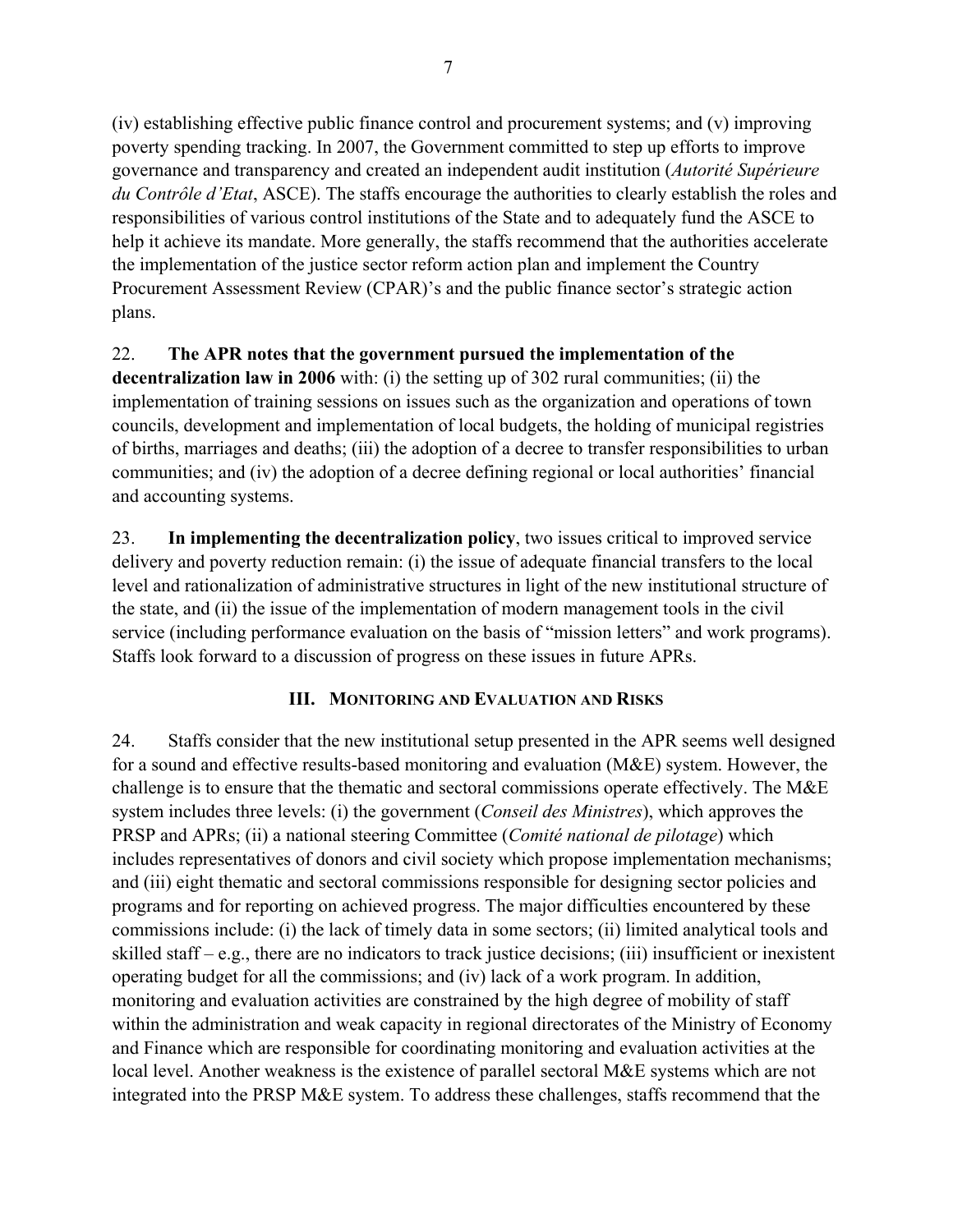work of the commissions be supported with adequate resources and that government technical staff be trained on new concepts and development management tools, notably the result-based approach. This would be to better monitor the PRS implementation and outcomes. In addition, staffs recommend a better integration of existing sectoral M&E systems into the PRSP M&E system.

25. **Significant risks remain regarding the implementation of the strategy**. First, the economy remains highly vulnerable to exogenous shocks, particularly changes in cotton, food and oil prices, and droughts and locust plagues. Second, continued real appreciation of the CFAF, either because of domestic inflationary pressures or because of further depreciation of the US dollar versus the Euro, would have a negative impact on competitiveness and growth. Third, limited capacity within the civil service may delay timely implementation of identified policies and programs, and delays in scaling up aid could defer the implementation of the strategy. Success of current efforts that improve governance and build capacity, especially in areas of public financial management and policy planning, and efforts to improve productivity, would go a long way toward mitigating some of these risks.

# **IV. CONCLUSIONS**

26. **The APR clearly identifies key achievements and major obstacles to the implementation of the Poverty Reduction Strategy**. The authorities should be commended for their continued efforts and commitment to improve the implementation of the strategy. Looking ahead, the staffs see several areas for strengthening the PRS during its implementation over the coming years:

- **Identifying constraints and related policies and programs to achieve the Millennium Development Goals (MDGs)**. In this respect, the staffs highlight the importance of increasing public revenue mobilization and strengthening expenditure management and efficiency, and securing financing in the form of grants and highly concessional loans, which would create space for an increase in pro-poor spending. Producing data on functional classification of expenditures is an important step in that direction.
- **Restoring the economic viability of the cotton sector and accelerating efforts to diversify exports**. Sustained efforts to increase productivity and consolidate reforms in the cotton sector are needed. In addition, measures to enhance the investment climate and strengthen governance are needed to accelerate private sector growth, export diversification and employment creation, drawing inter alia on the analysis and recommendations of the Investment Climate Assessment, the DTIS and the financial sector review that were recently completed. Efforts to further enhance governance, with particular attention to public financial management, are also needed.